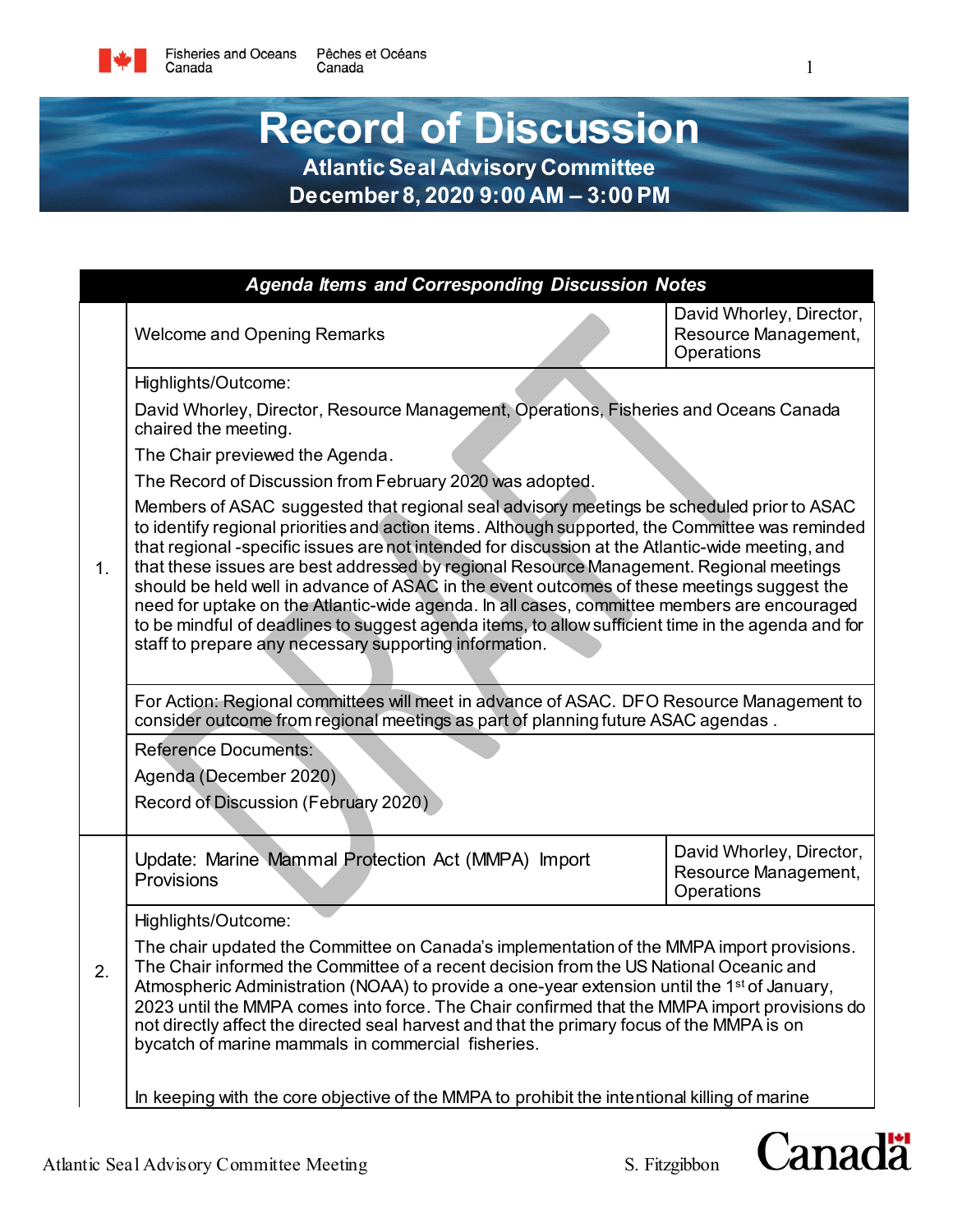

Canada

Lastly, the Chair informed the Committee that new conditions of license (COL) for commercial seal licenses in 2021 will prohibit the simultaneous use of a commercial license during the course of any other commercial fishing trip. A similar COL was added to personal use seal licenses last winter.

For Action: The Chair will keep the Committee informed on the progress of the MMPA import provisions.

Reference Documents:

*Presentation:* U.S. Marine Mammal Protection Act (MMPA) Import Provisions

 $\begin{array}{c|c} 3. & \end{array}$  Science: Status of Atlantic Seal Populations

Mike Hammill, DFO Science, Quebec Region

Courtney D'Aoust, DFO Fisheries Resource Management

Highlights/Outcome:

DFO Science presented updates on the current status of seal populations in Atlantic Canada. The harp seal population was most recently assessed in 2019 at 7.6 million animals. The model projects that the stock will increase for the next 20-25 years but will decline as ice cover declines. There have been no observations to suggest that harp seals will adapt to pupping on land under low ice conditions, with higher mortalities observed in the southern limits of the harp seal range due to poor ice conditions.

The grey seal population has expanded. The most recent population estimate, based on the aerial survey from 2016, is 424,300 animals. Unlike harp seals, a shift to pupping on land has been observed in the Gulf of St. Lawrence population which coincides with an increase in winters with poor ice conditions. DFO Science indicated newcolonies of grey seals that have been discovered around Nova Scotia and the Magdalen Islands.

A dedicated photographic survey for grey seal pup production and total abundance is planned for December 2020 (Sable island and Southwest Nova Scotia) to January 2021 (Gulf of St. Lawrence and South coast of Newfoundland). Pup counts aim to be completed by the Fall, with a peer-reviewed stock assessment tentatively scheduled for the February 2022 meeting of the National Marine Mammal Peer Review Committee (NMMPRC).

DFO Science presented preliminary observations of harbour and grey seals in the Scotian Shelf

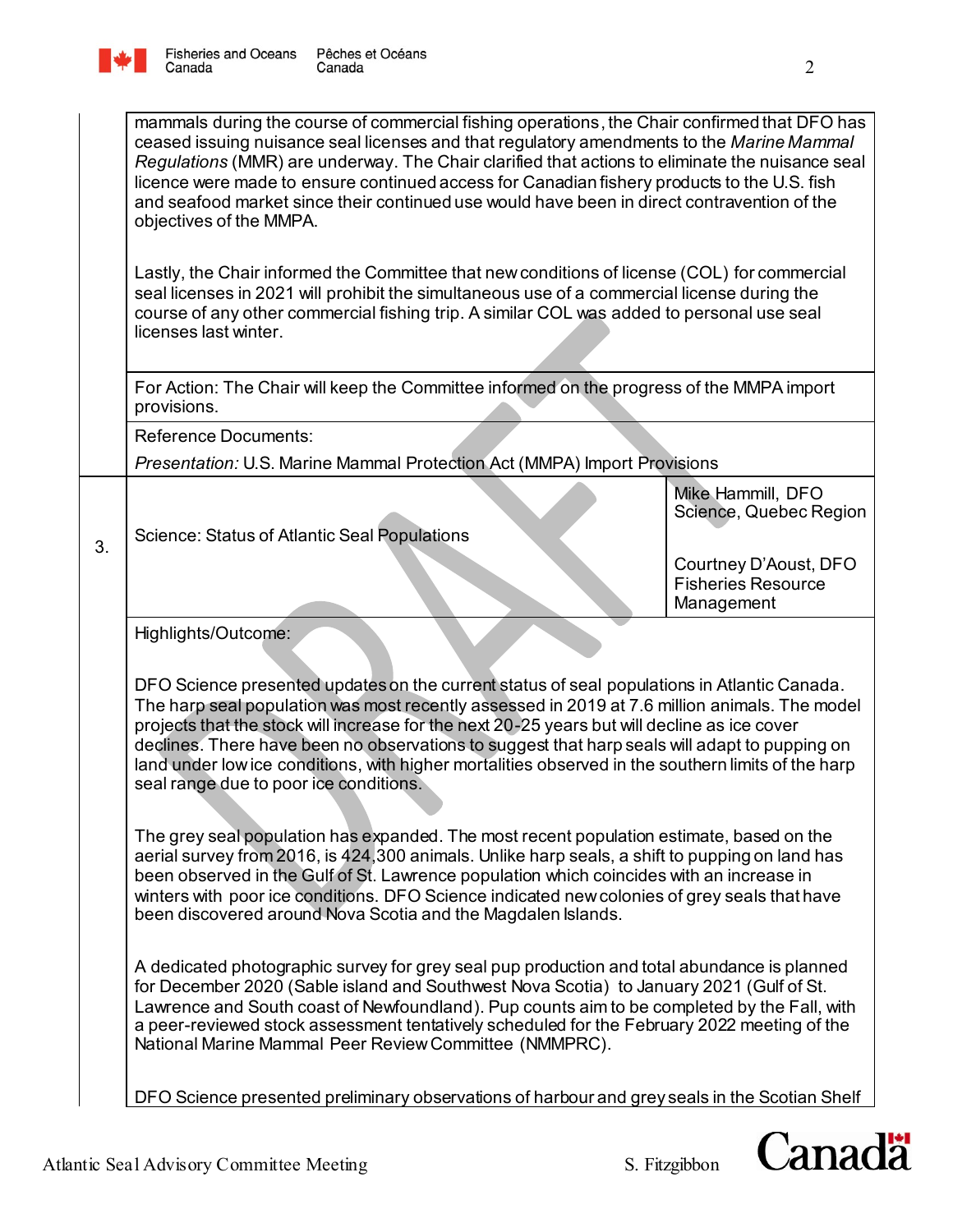

| and Bay of Fundy as part of an ongoing harbour seal abundance survey. DFO Science has<br>surveyed harbour seals in the Gulf of St. Lawrence and will proceed to survey Southern and<br>Eastern Newfoundland as well as Southern Labrador in Year 3 (2021).                                                                                                                                                                                                                                                                                                                 |                                                                                                                    |  |
|----------------------------------------------------------------------------------------------------------------------------------------------------------------------------------------------------------------------------------------------------------------------------------------------------------------------------------------------------------------------------------------------------------------------------------------------------------------------------------------------------------------------------------------------------------------------------|--------------------------------------------------------------------------------------------------------------------|--|
| Members of ASAC expressed concern regarding the lack of quota for hooded seals beyond the<br>Front, and no quota for harbour seals across the Atlantic region. Some representatives<br>suggested a possible need for either a quota or bycatch limit for harbour and hooded seal, in the<br>event of unintentional removal of these species during grey and harp seal harvests. Resource<br>Management National Headquarters committed to explore this possibility.                                                                                                        |                                                                                                                    |  |
| Resource Management National Headquarters provided an update on existing requests for<br>peer-reviewed science that relate to the seal fishery. A previous request to review the timing of<br>grey seal pupping will be reprioritized due to time limitations associated with the virtual<br>NMMPRC meeting. A peer review of alternative methods to bleed grey seals was not prioritized<br>in 2020-21 despite several attempts to gather a critical mass of external veterinary experts. This<br>study by Dr. Pierre Yves Daoust will be reprioritized for a later date. |                                                                                                                    |  |
| For Action:                                                                                                                                                                                                                                                                                                                                                                                                                                                                                                                                                                |                                                                                                                    |  |
| Committee members with known locations of grey and harbour seal populations in<br>Newfoundland and Labrador are asked to inform DFO Science Newfoundland to assist in<br>ongoing survey work.                                                                                                                                                                                                                                                                                                                                                                              |                                                                                                                    |  |
| DFO Resource Management to consider the potential for establishing a harbour seal quota<br>and/or bycatch limit for this species in future grey and harp seal fisheries.                                                                                                                                                                                                                                                                                                                                                                                                   |                                                                                                                    |  |
| Resource Management Quebec to seek Science advice on grey seal harvest opening on an ad<br>hoc basis.                                                                                                                                                                                                                                                                                                                                                                                                                                                                      |                                                                                                                    |  |
| <b>Reference Documents:</b><br>Presentation: Atlantic Seals December 2020                                                                                                                                                                                                                                                                                                                                                                                                                                                                                                  |                                                                                                                    |  |
|                                                                                                                                                                                                                                                                                                                                                                                                                                                                                                                                                                            | Glenn Blackwood, Co-<br><b>Chair of the Atlantic Seal</b>                                                          |  |
| Science (continued): Atlantic Seal Science Task Team                                                                                                                                                                                                                                                                                                                                                                                                                                                                                                                       | Science Task Team,<br><b>Fisheries and Marine</b><br><b>Institute of Memorial</b><br>University of<br>Newfoundland |  |
| Highlights/Outcome:                                                                                                                                                                                                                                                                                                                                                                                                                                                                                                                                                        |                                                                                                                    |  |
| The Co-Chair of the Atlantic Seal Science Task Team (ASSTT), Glenn Blackwood, provided an<br>update on progress to date and outlined the team's objectives. It has proven difficult for the team<br>to meet due to the COVID-19 pandemic. Three information sharing sessions were held between<br>DFO Science and the ASSTT to discuss current science for harp and grey seal populations as                                                                                                                                                                               |                                                                                                                    |  |

well as knowledge of the impacts of seal predation on groundfish populations in Atlantic

4.

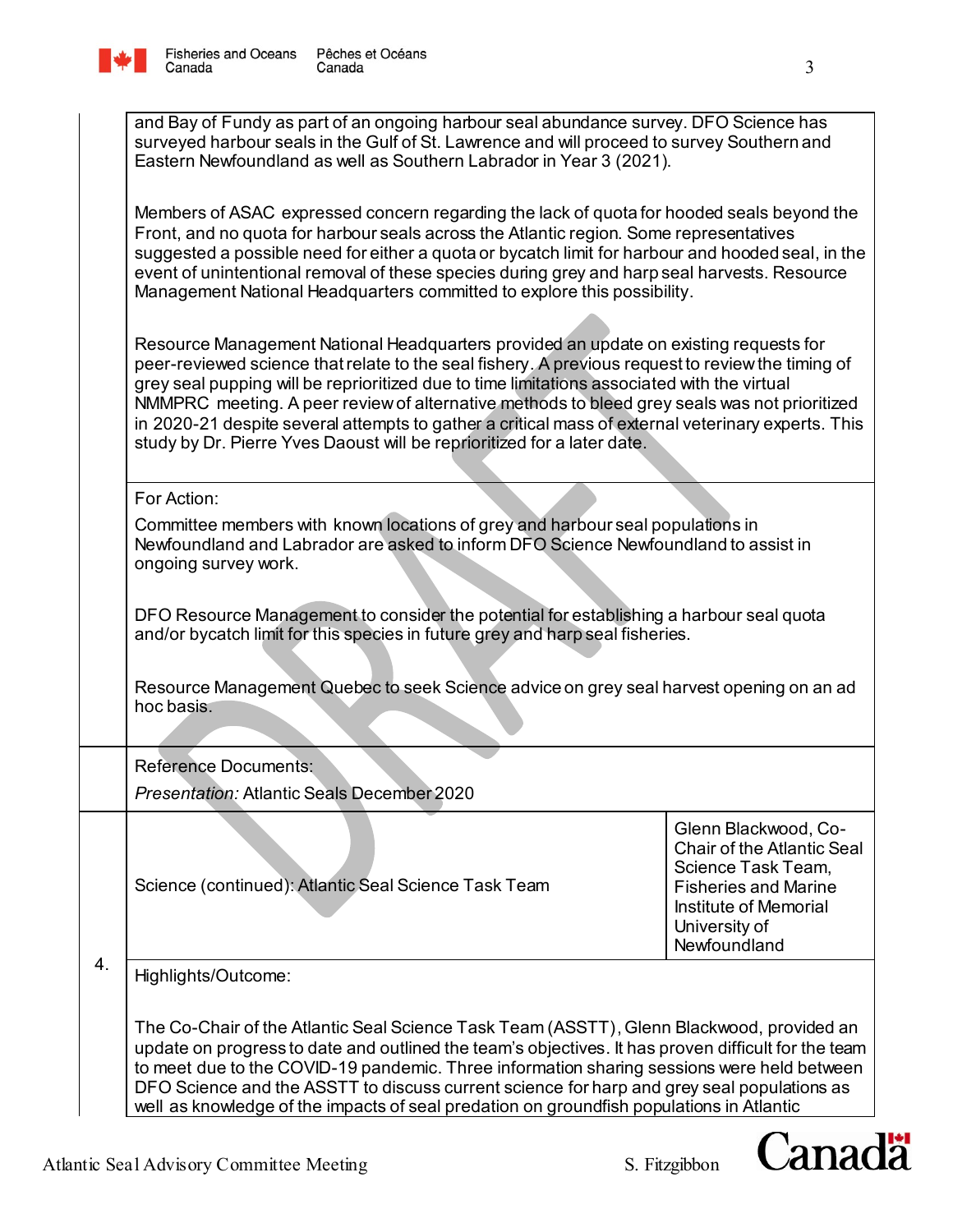

## Canada.

| A meeting is tentatively scheduled for 2021 to begin drafting the final ASSTT report based on<br>collection and interpretation of information provided by DFO science, industry and Indigenous<br>groups. The report will recommend priorities for DFO seal science, suggest ways to increase the<br>fishing industry's involvement and interaction with this science work, and identify ways for DFO<br>to better communicate scientific findings to stakeholders. Release of the final report, originally<br>scheduled for March 2021, has been delayed due to COVID-19.                                                                                                                                              |  |  |  |
|-------------------------------------------------------------------------------------------------------------------------------------------------------------------------------------------------------------------------------------------------------------------------------------------------------------------------------------------------------------------------------------------------------------------------------------------------------------------------------------------------------------------------------------------------------------------------------------------------------------------------------------------------------------------------------------------------------------------------|--|--|--|
| The Co-Chair clarified that the Task Team would not influence seal harvest levels, recognizing<br>that seal stock status is not a limiting factor to the number of individuals harvested per year.<br>ASAC members raised concerns regarding the minimal engagement the Task Team has had<br>with Indigenous groups as well as with the sealing industry to contribute to knowledge sharing.<br>The Committee expressed concern that the limited scope of the ASSTT objectives would not<br>gather the information needed for the development of an ecosystem-based approach to<br>management of the seal harvest.                                                                                                      |  |  |  |
| It is expected that the ASSTT report will be of great interest to the Committee, and findings of<br>the report may inform future discussions of ASAC.                                                                                                                                                                                                                                                                                                                                                                                                                                                                                                                                                                   |  |  |  |
| For Action:<br>Committee members to communicate their perspectives, comments, and concerns on the<br>ASSTT using the provided email (DFO.SealTaskTeam-Groupedetravailduphoque.MPO@dfo-<br>$mpo.qc.ca$ ).                                                                                                                                                                                                                                                                                                                                                                                                                                                                                                                |  |  |  |
| Chair to distribute the ASSTT final report to the Committee when available.<br><b>Reference Documents: N/A</b>                                                                                                                                                                                                                                                                                                                                                                                                                                                                                                                                                                                                          |  |  |  |
| Soraya Cheung, Senior<br>Market Access: Canadian Food Inspection Agency (CFIA)<br>Policy Analyst, CFIA                                                                                                                                                                                                                                                                                                                                                                                                                                                                                                                                                                                                                  |  |  |  |
| Highlights/Outcome:<br>CFIA provided an update on recent advancements in market access opportunities for seal oil. A<br>new certificate is now available for the export of Canadian seal oil (raw, refined and<br>encapsulated) to Norway for human consumption (end use). Certificate requirements can be<br>found on the CFIA website: Norway export requirements for fish and seafood.<br>Requirements for the export of seal oil are strict and must be verified by CFIA before a<br>certificate can be issued. Industry and Indigenous groups pursuing market access to Norway<br>should reach out to local CFIA offices as first point of contact when beginning a request for<br>certification of seal products. |  |  |  |
| For Action: Nil                                                                                                                                                                                                                                                                                                                                                                                                                                                                                                                                                                                                                                                                                                         |  |  |  |

5.

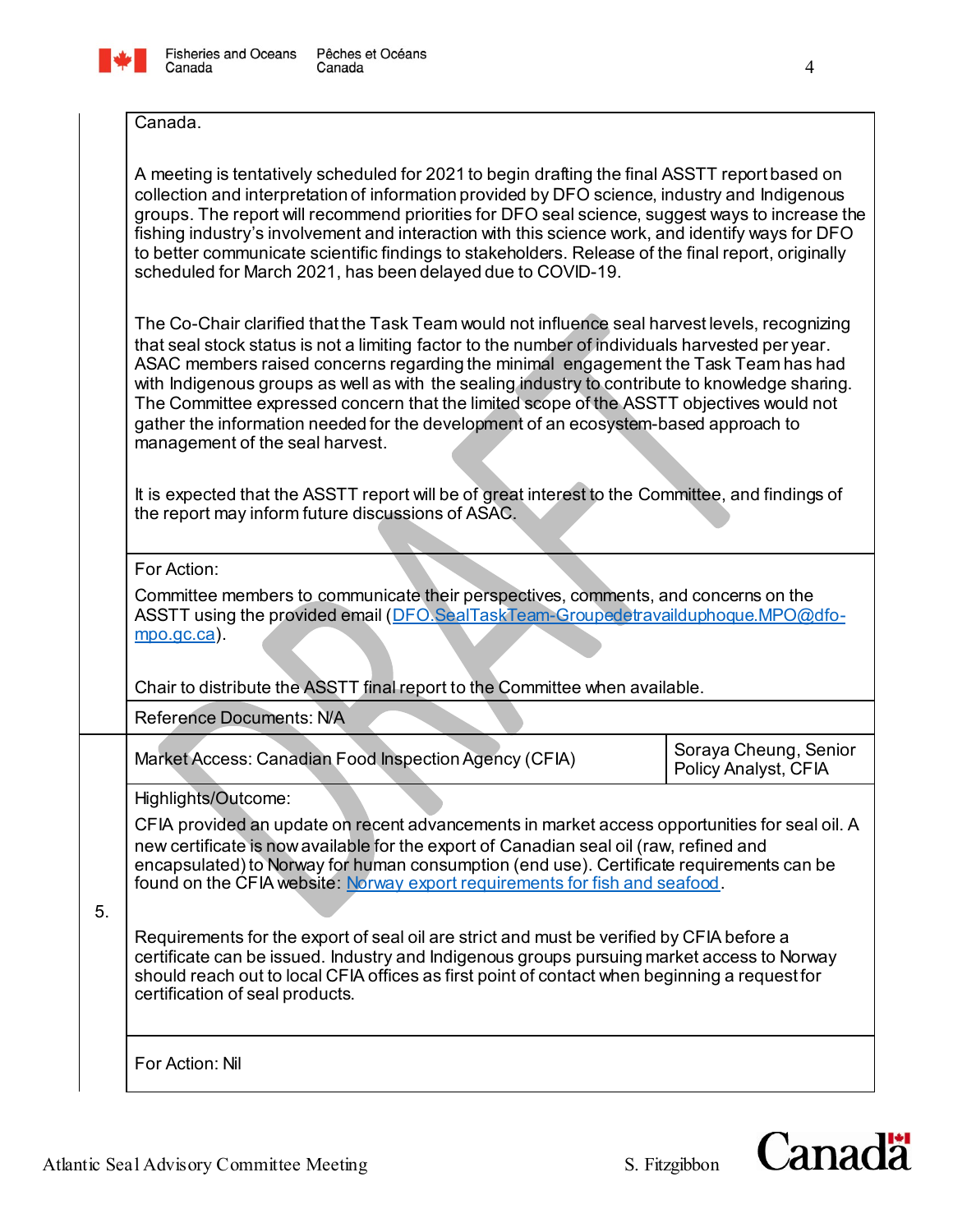

|    | <b>Reference Documents: N/A</b>                                                                                                                                                                                                                                                                                                                                                                                                                                                                                                            |                                                                           |  |
|----|--------------------------------------------------------------------------------------------------------------------------------------------------------------------------------------------------------------------------------------------------------------------------------------------------------------------------------------------------------------------------------------------------------------------------------------------------------------------------------------------------------------------------------------------|---------------------------------------------------------------------------|--|
|    | Market Access: Certification and Market Access Program for Seals<br>(CMAPS)                                                                                                                                                                                                                                                                                                                                                                                                                                                                | Richard Norenna, DFO<br>Indigenous Affairs,<br><b>Commercial Programs</b> |  |
| 6. | Highlights/Outcome:<br>CMAPS presented an overview of the program including the types of activities funded, eligible<br>recipients and a summary of program operations. It was noted that during this coming year<br>(2021) DFO will undertake a review of the CMAPS program, looking at its objectives and the<br>results achieved so far. As part of this program review, CMAPS is open to receiving feedback on<br>the program structure and objectives from ASAC members.                                                              |                                                                           |  |
|    | For Action: Nil                                                                                                                                                                                                                                                                                                                                                                                                                                                                                                                            |                                                                           |  |
|    | <b>Reference Documents:</b><br><i>Presentation:</i> Certification and Market Access Program for Seals - ASAC Presentation<br>(December 2020)                                                                                                                                                                                                                                                                                                                                                                                               |                                                                           |  |
|    | Safety at Sea                                                                                                                                                                                                                                                                                                                                                                                                                                                                                                                              | Rob Freake, Marine<br>Safety Inspector,<br><b>Transport Canada</b>        |  |
|    | Highlights/Outcome:                                                                                                                                                                                                                                                                                                                                                                                                                                                                                                                        |                                                                           |  |
|    | In keeping with the Memorandum of Understanding between DFO and Transport Canada to<br>keep stakeholders informed of issues with respect to safety at sea, Transport Canada provided<br>an update on revised temporary measures pertaining to marine personnel certificates, discharge<br>books, marine medical certificates, and general marine counter services implemented during the<br>COVID-19 pandemic. Up-to-date information pertaining to safety at sea is available through<br>Transport Canada's Ship Safety Bulletin webpage. |                                                                           |  |
|    | For Action: Nil                                                                                                                                                                                                                                                                                                                                                                                                                                                                                                                            |                                                                           |  |
| 7. | Reference Documents:<br>Presentation: Transport Canada Fishing Safety Regulations (FVSR) (December 2020)                                                                                                                                                                                                                                                                                                                                                                                                                                   |                                                                           |  |
|    | Transport Canada Ship Safety Bulletin: Revised Temporary Measures Regarding Marine<br>Personnel Certificates, Discharge Books, Marine Medical Certificates & Marine Counter<br>Services (oral examinations can now be administered virtually)                                                                                                                                                                                                                                                                                              |                                                                           |  |
|    | Management Measures: 2020 Season review and stakeholder<br>perspectives; Operational Discussion                                                                                                                                                                                                                                                                                                                                                                                                                                            | Courtney D'Aoust, DFO,<br><b>Fisheries Resource</b><br>Management         |  |
| 8. |                                                                                                                                                                                                                                                                                                                                                                                                                                                                                                                                            | David Whorley, Director,<br>Resource Management,<br>Operations            |  |
|    | Highlights/Outcome:                                                                                                                                                                                                                                                                                                                                                                                                                                                                                                                        |                                                                           |  |
|    | Resource Management National Headquarters provided an update on the impact of COVID-19                                                                                                                                                                                                                                                                                                                                                                                                                                                     |                                                                           |  |

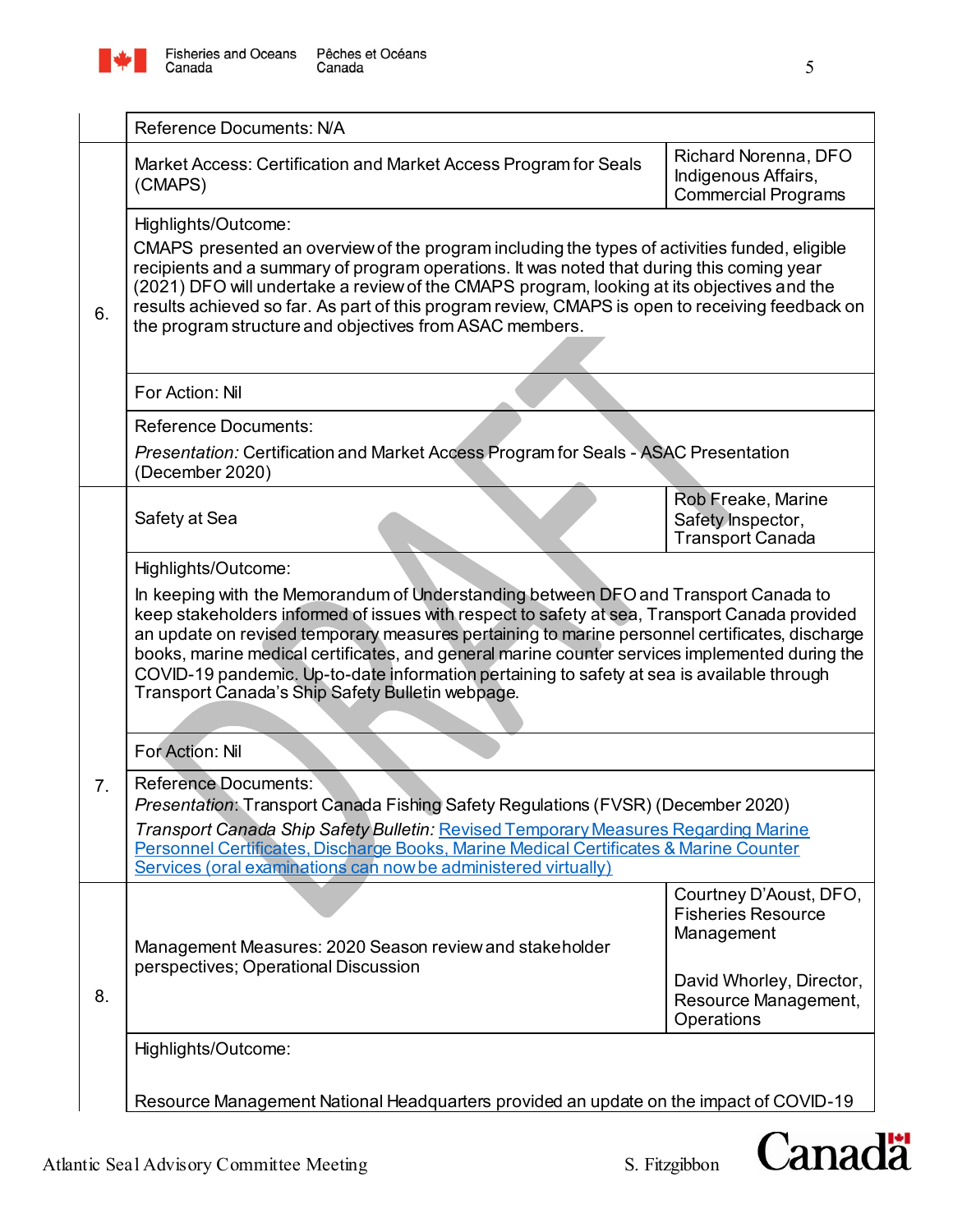

| on the 2020 harvest. Where the commercial harvest in Newfoundland and Labrador region did<br>not open in 2020, due to safety concerns in light of the pandemic, commercial license holders in<br>this region were permitted to apply for personal use licenses. It was emphasized that the lack of<br>harvest has severely diminished product supply and that the impact of an interrupted supply<br>chain will be observed into, at least, 2021. Under restricted product availability, Canadian<br>customers will be prioritized over international purchasers. COVID-19 did not impact harvests in<br>Quebec, Maritimes, or the Gulf.                                    |                                                                |  |
|-----------------------------------------------------------------------------------------------------------------------------------------------------------------------------------------------------------------------------------------------------------------------------------------------------------------------------------------------------------------------------------------------------------------------------------------------------------------------------------------------------------------------------------------------------------------------------------------------------------------------------------------------------------------------------|----------------------------------------------------------------|--|
| The Committee called for a significant policy shift in the management of Atlantic seal stocks,<br>from a precautionary approach to an ecosystem-based approach, consistent with broader DFO<br>direction, in order to ensure sustainability of commercial fisheries in Atlantic Canada. Such a<br>shift would consider the size of Atlantic seal herds and the magnitude of their predation impact<br>on other commercial fisheries in the region.                                                                                                                                                                                                                          |                                                                |  |
| Members of the Committee suggested scientific resources be reallocated towards studies on<br>predator-prey dynamics within marine ecosystems, with a focus on the interactions between<br>seals and other key commercially harvested species, specifically groundfish stocks in the Gulf<br>region. A shift to an ecosystem-based management approach would see seal harvest objectives<br>aligned with science available for other species, where TAC levels would consider conservation<br>objectives for all species in the shared marine ecosystem.                                                                                                                     |                                                                |  |
| Members of the Committee requested that a working group of ASAC be struck to explore<br>alternative policy and management strategies for Atlantic seals centred on adaptive and<br>ecosystem-based management. These alternative approaches would have the objective to<br>reduce Atlantic seal populations in order to ensure the sustainability of the overall marine<br>ecosystem. This working group could draw insight from ecosystem-based management<br>approaches currently being applied in other commercial fisheries managed by DFO and work to<br>develop a practical approach to implement an ecosystem-based management approach to seal<br>fishery removals. |                                                                |  |
| For Action:                                                                                                                                                                                                                                                                                                                                                                                                                                                                                                                                                                                                                                                                 |                                                                |  |
| DFO Resource Management to strike a working group of ASAC to explore policy and<br>management strategies for Atlantic seals centred on ecosystem-based management. The Chair<br>will prepare a call for interest among ASAC members.                                                                                                                                                                                                                                                                                                                                                                                                                                        |                                                                |  |
| Reference Documents: Nil                                                                                                                                                                                                                                                                                                                                                                                                                                                                                                                                                                                                                                                    |                                                                |  |
| Management Measures: 2021 Total Allowable Catch (TAC): harp,<br>grey and hooded seals                                                                                                                                                                                                                                                                                                                                                                                                                                                                                                                                                                                       | David Whorley, Director,<br>Resource Management,<br>Operations |  |
| Highlights/Outcome:                                                                                                                                                                                                                                                                                                                                                                                                                                                                                                                                                                                                                                                         |                                                                |  |
| The Committee reviewed preliminary landings data from 2020. It was clear that harvest levels<br>continue to be well within sustainable removals identified by DFO Science and that TAC levels<br>that respect the current management objective have not limited the harvest.                                                                                                                                                                                                                                                                                                                                                                                                |                                                                |  |

9.